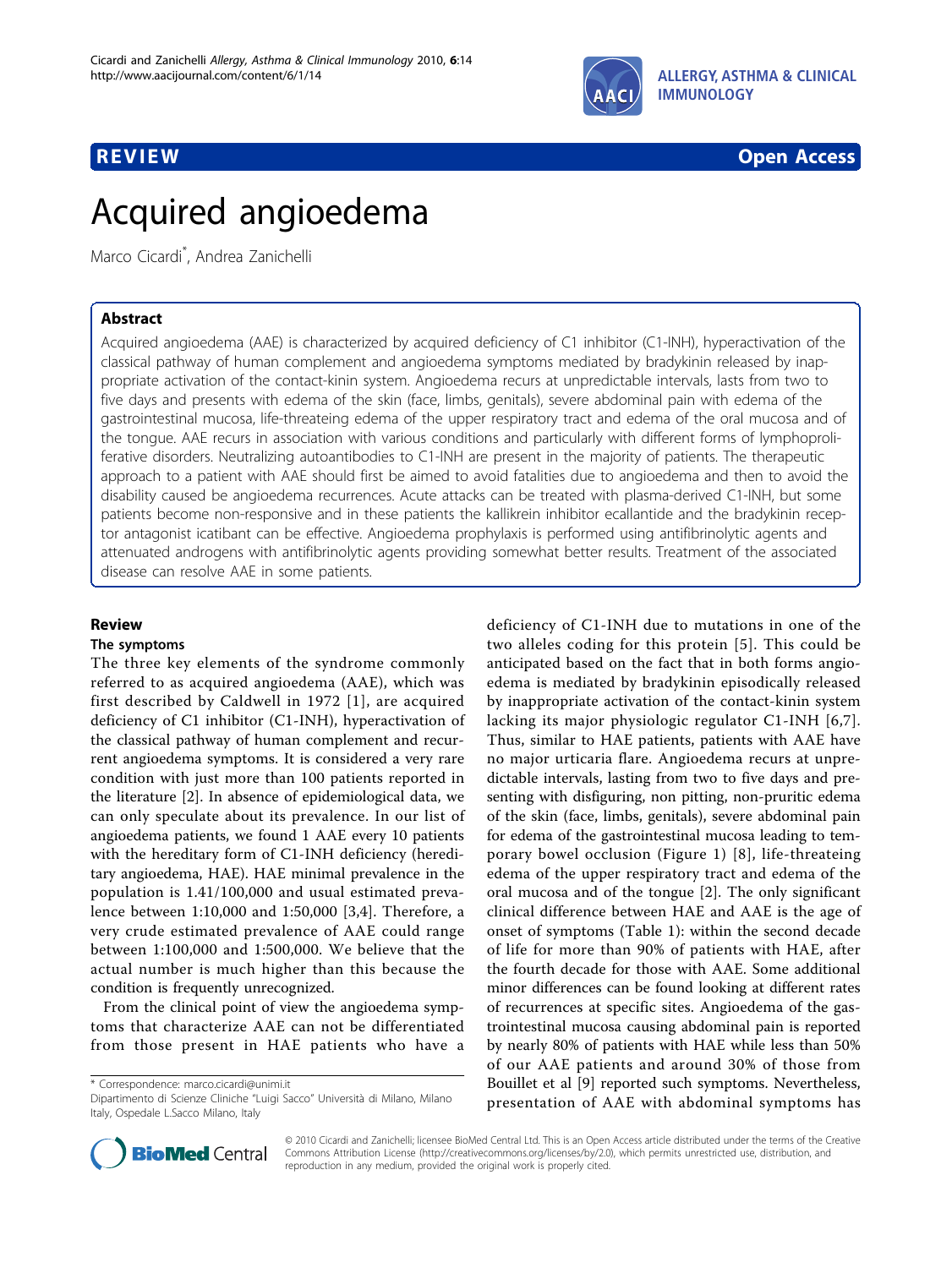<span id="page-1-0"></span>

been reported in our series and in the literature [[10\]](#page-4-0). Cutaneous angioedema in HAE patients is typically localized to the extremities. Even if this location is also present in patients with AAE, in them angioedema recurs more frequently in the face than in the limbs [[9\]](#page-4-0) and we also noticed a rather frequent involvement of tongue and uvula; (Figure [2](#page-2-0)).

## The pathogenesis of the acquired defect of C1 inhibitor and the associated disease

In the first patients reported by Caldwell [[1\]](#page-3-0), AAE occurred in presence of lymphoma. This association has been repeatedly confirmed in subsequent patients [[11-13\]](#page-4-0) and even if lymphoma is not the only disease associated with AAE, it remains the preeminent disease association. Along with lymphoma, other benign forms of lymphoproliferation, namely monoclonal gammopathy of uncertain significance (MGUS), have been reported with high frequency in association with AAE. Capacity of lymphoma cells to deplete C1-INH or to cause its consumption through C1 activation, and the possibility to treat AAE by curing the underlying lymphoma, linked the lymphoproliferative disease to the pathogenesis of AAE [\[1,](#page-3-0)[11](#page-4-0)-[15\]](#page-4-0). In 1985, neutralizing autoantibodies to C1-INH were described in a few otherwise healthy patients [\[16,17](#page-4-0)]. Anti-C1-INH autoantibodies recognize epitopes around the reactive center of C1-INH and by binding these epitopes render the protein functionally inactive and/or increase its catabolism [[18,19](#page-4-0)]. Autoantibody-mediated AAE seemed to be, at the beginning, a new type of AAE in which autoreactive immunoglobulins, instead of lymphoma tissues, was the cause of C1- INH depletion [\[20\]](#page-4-0). Re-evaluation of existing and new AAE patients demonstrated that autoantibodies could

#### Table 1 Differences between acquired and hereditary angioedema due to C1-INH deficiency

|                       | Onset $<$ 20 y.o. | Onset >40 y.o. | Abdominal | C1q < 50% |
|-----------------------|-------------------|----------------|-----------|-----------|
|                       | % pts.            | $%$ pts.       | $%$ pts.  | $%$ pts   |
| Acquired angioedema   |                   | 94             | 48        | 70        |
| Hereditary angioedema |                   |                | 87        |           |

Data are based on a personal case list of 43 patients with acquired and 448 with hereditary angioedema.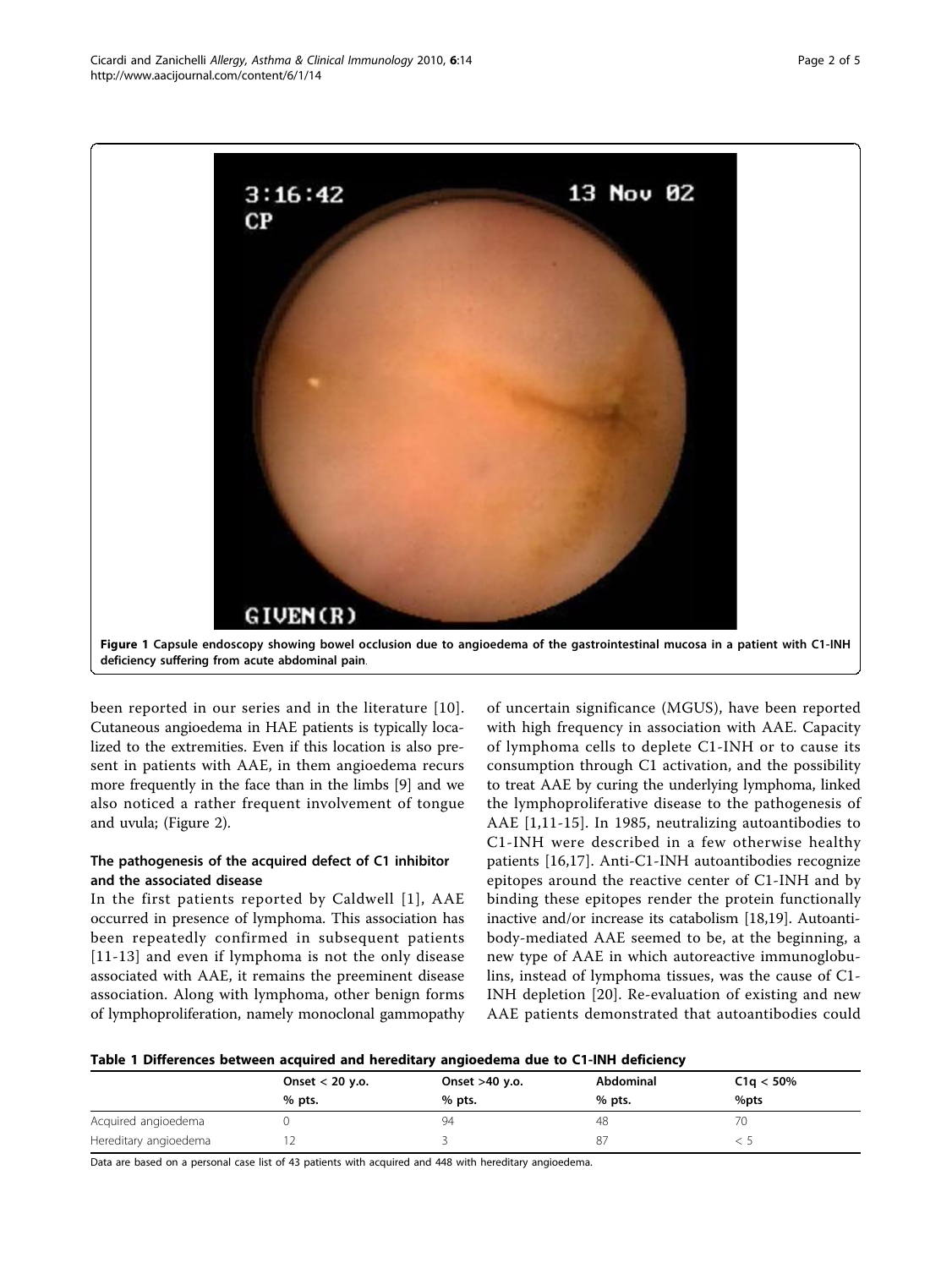<span id="page-2-0"></span>

Figure 2 Edema of the tongue in a patient with acquired angioedema.

be present along with lymphoma and that the M component detected in several AAE patients corresponded to the anti-C1-INH autoantibodies [[21\]](#page-4-0). Based on these findings, we can now see AAE as a condition with different form of abnormal B cell proliferation progressing from autoreactivity to malignant lymphoma. Whether the different degrees of lymphoproliferation found in AAE patients are evolutionary stages of the same process starting from expansion of anti-C1-INH autoreactive clone(s) has not yet been clarified [[22](#page-4-0)].

Although lymphoproliferative diseases represent the main group encountered in AAE and a direct pathogenetic relationship between the two conditions can not be questioned, SLE, different neoplasias and infections have also been described in association with AAE [[23](#page-4-0)-[33\]](#page-4-0). The possibility chance association for some of these conditions can not be completely ruled out.

#### The diagnosis

AAE is first suspected in patients aged 40 or above who present with recurrent cutaneous and/or mucosal angioedema without urticaria, without an evident triggering factor, and without family history of angioedema. Measurement of C1-INH and C4 antigen in such patients is the first step. If both are normal, the deficiency of C1-INH is very unlike. If both are low (with C1-INH below 50% of normal on two separate determinations) diagnosis of C1-INH deficiency is made. If just C4 is reduced, C1-INH functional activity needs to be determined and if low (below 50% of normal on two separate determinations) diagnosis of C1-INH deficiency is made. Once this diagnosis has been made, additional testing is necessary to distinguish between inherited and acquired deficiency. This testing includes determination of C1q which is reduced in 70% of patients with AAE and is normal in HAE. If C1q is reduced, diagnosis of AAE can be established. If C1q is normal, autoantibodies to C1-INH can be investigated and their presence at high titre allows diagnosing AAE. If antibodies are negative, the diagnosis of AAE is assumed when complete screening of C1-INH gene gives no evidence of mutations affecting C1-INH protein. Major limits to this procedure are the inadequate availability and standardization of C1-INH functional measurements [\[34\]](#page-4-0) and the possibility to look for anti-C1-INH autoantibodies only in a few specialized research laboratories. Therefore, careful harmonization of clinical and laboratory findings is mandatory to establish the diagnosis of AAE.

Patients with this diagnosis should undergo basic testing for lymphoproliferative and autoimmune disease. In addition to complete physical exam, we suggest that all patients have laboratory testing for complete blood cell count with differential, serum protein electrophoresis, antinuclear antibodies, chest X ray and abdominal ultrasound assessing lymphoid tissue. Due to the limited recurrences of other associated diseases, we do not see the need to systematically screen for other neoplasia or infection without specific clinical indications.

### The treatment

The therapeutic approach to a patient with AAE should first be aimed to avoid fatalities due to angioedema and then to avoid the disability caused be angioedema recurrences. Angioedema- related fatalities derive from laryngeal edema. Based on the efficacy of replacement therapy with plasma-derived C1-INH in reverting laryngeal edema in patients with HAE [[35\]](#page-4-0), the same approach has been used for AAE. This treatment works in the majority but not in all AAE patients and in our experience some patient with AAE become progressively non responsive to plasma-derived C1-INH or need increased doses [[5\]](#page-3-0). No other treatment for angioedema attacks has been extensively used in patients with AAE and therefore there is no established therapeutic alternative to plasma- derived C1-INH for life-threatening attacks. Non-responsive patients have just been assisted with invasive procedures aimed to maintain patency of upper airways during emergency. In recent years in a few AAE patients we have used two of the new treatments that have been proposed for HAE acute attacks: the kallikrein inhibitor ecallantide and the bradykinin B2 antagonist icatibant [\[36\]](#page-4-0). Since refractoriness to plasmaderived C1-INH is due to its autoantibody-mediated rapid catabolism, the use of drugs different from C1- INH but active in reversing HAE attacks have very good rationale for being effective in AAE. In fact from our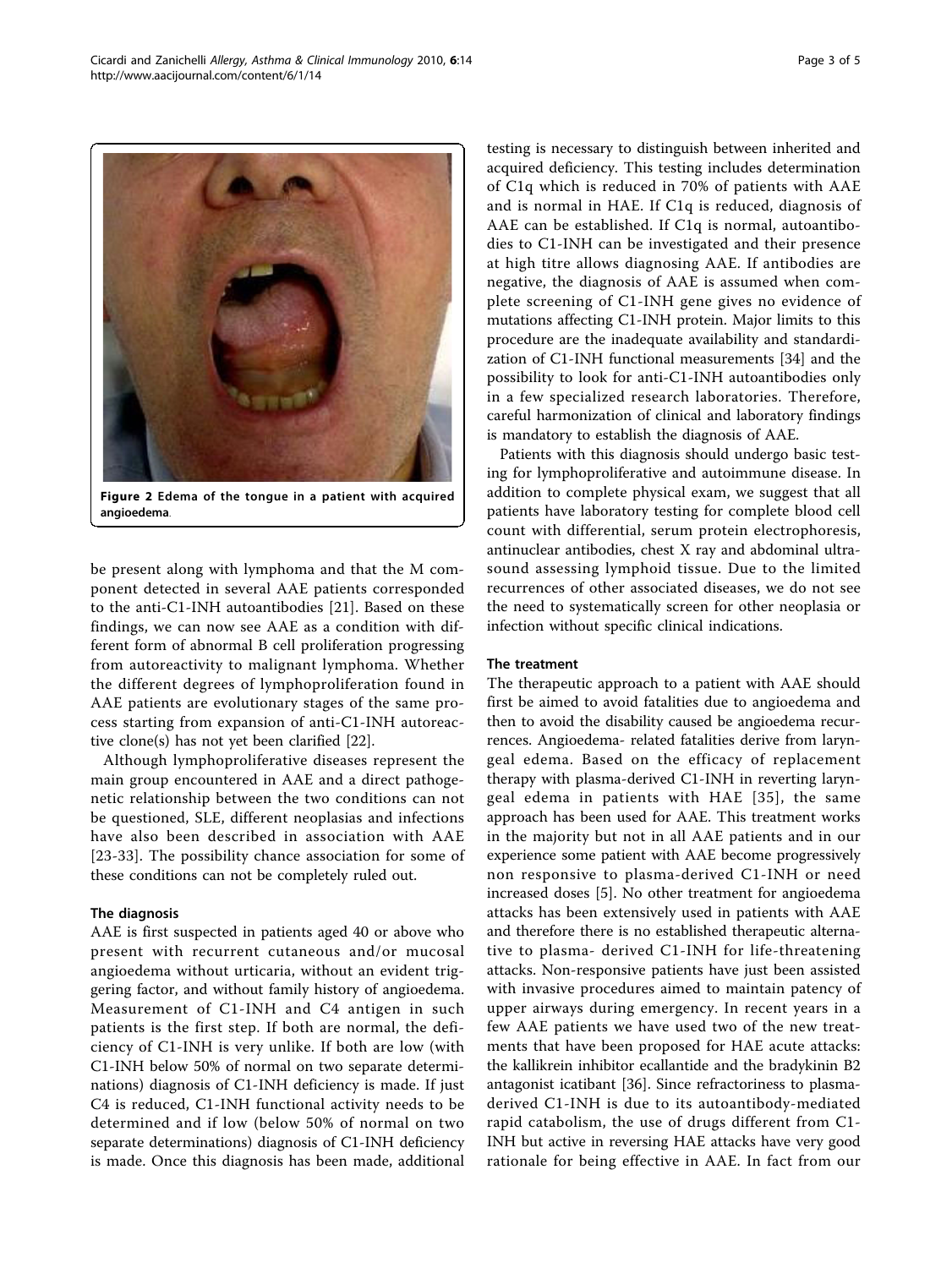<span id="page-3-0"></span>limited experience response is extremely favourable. We treated 2 facial attacks in two patients with ecallantide and 1 laryngeal and 3 facial attacks in another patient with icatibant. Two of these patients were completely, and one partially, non-responsive to plasma derived C1- INH. All treated attacks responded very rapidly either to ecallantide or icatibant. The critical condition of C1- INH non-responder patients and the absence of licensed drugs strongly indicate the need for off-label treatments. Therefore, we recommend all our AAE patients always have 3000 U of plasma-derived C1-INH immediately available and treat attacks with 1500 U and repeating if ineffective. In the event of laryngeal edema, resuscitation facilities should be available. For those patients who have slow or no response, ecallantide or icatibant should be provided.

Reducing disability related to angioedema recurrences can be obtained by shortening attacks with an on-demand treatment with plasma-derived C1-INH, by preventing attacks with long term prevention with antifibrinolytics or androgens, or by curing the associated disease. The latter is the first choice when the associated disease has per se an indication to be treated. Resolution of the associated disease results in variable degrees of resolution of AAE from symptomatic improvement to complete biochemical and clinical recovery [\[13-15\]](#page-4-0). Treatment of the associated disease aimed only to control angioedema symptoms requires careful risk/benefit evaluation. Since most of the time the associated disease is lymphoproliferative, the choice to start a patient on chemotherapy or immunosuppressant is not always straightforward. Long-term treatment to prevent angioedema symptoms is often used in HAE and has also been used in AAE. While in HAE androgen derivatives are very effective prophylactic agents, results may not be as good in AAE. The reason for this is not totally clear. We know that attenuated androgens can increase the plasma levels of C1-INH [[37](#page-4-0)]. Even if effective androgen doses in HAE do not require a measurable increase of C1-INH in plasma, it is still possible that these drugs relay on C1-INH production and their efficacy is less when C1-INH catabolism is very rapid [[38\]](#page-4-0). In contrast, antifibrinolytic agents, the other class of drugs used for symptom prophylaxis in HAE [\[39,40\]](#page-4-0), seem to have better efficacy in AAE than in HAE. It is assumed that the effect of these drugs in C1-INH deficient patients works through their anti-plasmin activity. Plasmin is critical for angioedema symptoms in C1-INH deficiency although the role is not clearly defined [\[41\]](#page-4-0). In AAE patients, the instability of the systems controlled by C1-INH is higher than in HAE and active plasmin is also generated separate from angioedema symptoms reinforcing the rationale for efficacy of antifibrinolytics

in this condition [[42-45\]](#page-4-0). At present, we consider antifibrinolytic agents as the first choice drug for angioedema prophylaxis in AAE. Prevention of attacks with continuous infusions of plasma-derived C1-INH has been attempted with controversial results and in our opinion having very little rationale [[46](#page-4-0),[47\]](#page-4-0). The half life of plasma- derived C1-INH in HAE indicates two infusions per week as the minimum to maintain protective prophylactic plasma levels [[48\]](#page-4-0). Even if one assumes that AAE patients will not require a more intensive program because of the faster C1-INH catabolism and will not increase the risk of becoming resistant to plasma-derived C1-INH, this prophylactic infusion regimen seems justified only for those patients with two or more severe attacks per week, a condition that we did not find in any of our 42 AAE patients. We reserve plasma-derived C1-INH infusions for ondemand treatment of severe angioedema events and do not use this for prophylaxis.

#### Acknowledgements

Supported by Telethon grant n. GGP08223 and a grant from Invernizzi Foundation

#### Authors' contributions

MC wrote the review and AZ gave critical revision and collected the personal data that are reported. Both authors have read and approved the final manuscript.

#### Competing interests

MC has consultancy agreement with Dyax, Pharming and Shire, is in advisory board and invited speaker of Dyax, Shire. CSL Behring. AZ has been Invited speaker for CSL Behring and Shire

Received: 26 April 2010 Accepted: 28 July 2010 Published: 28 July 2010

#### References

- 1. Caldwell JR, Ruddy S, Schur PH, Austen KF: Acquired C1 inhibitor
- deficiency in lymphosarcoma. Clin Immunol Immunopathol 1972, 1:39-52. 2. Zingale LC, Castelli R, Zanichelli A, Cicardi M: [Acquired deficiency of the](http://www.ncbi.nlm.nih.gov/pubmed/17085284?dopt=Abstract) [inhibitor of the first complement component: presentation, diagnosis,](http://www.ncbi.nlm.nih.gov/pubmed/17085284?dopt=Abstract) [course, and conventional management.](http://www.ncbi.nlm.nih.gov/pubmed/17085284?dopt=Abstract) Immunol Allergy Clin North Am 2006, 26:669-90.
- 3. Bygum A: [Hereditary angio-oedema in Denmark: a nationwide survey.](http://www.ncbi.nlm.nih.gov/pubmed/19709101?dopt=Abstract) Br J Dermatol 2009, 161:1153-8.
- 4. Zuraw BL: [Clinical practice. Hereditary angioedema.](http://www.ncbi.nlm.nih.gov/pubmed/18768946?dopt=Abstract) N Engl J Med 2008, 359:1027-36.
- 5. Agostoni A, Aygören-Pürsün E, Binkley KE, Blanch A, Bork K, Bouillet L, Bucher C, Castaldo AJ, Cicardi M, Davis AE, De Carolis C, Drouet C, Duponchel C, Farkas H, Fáy K, Fekete B, Fischer B, Fontana L, Füst G, Giacomelli R, Gröner A, Hack CE, Harmat G, Jakenfelds J, Juers M, Kalmár L, Kaposi PN, Karádi I, Kitzinger A, Kollár T, et al: [Hereditary and acquired](http://www.ncbi.nlm.nih.gov/pubmed/15356535?dopt=Abstract) [angioedema: problems and progress: proceedings of the third C1](http://www.ncbi.nlm.nih.gov/pubmed/15356535?dopt=Abstract) [esterase inhibitor deficiency workshop and beyond.](http://www.ncbi.nlm.nih.gov/pubmed/15356535?dopt=Abstract) J Allergy Clin Immunol 2004, 114:S51-131.
- 6. Nussberger J, Cugno M, Amstutz C, Cicardi M, Pellacani A, Agostoni A: [Plasma bradykinin in angio-oedema.](http://www.ncbi.nlm.nih.gov/pubmed/9734886?dopt=Abstract) Lancet 1998, 351:1693-7.
- 7. Davis AE: [C1 inhibitor and hereditary angioneurotic edema.](http://www.ncbi.nlm.nih.gov/pubmed/3289579?dopt=Abstract) Annu Rev Immunol 1988, 6:595-628.
- 8. Zingale LC, Zanichelli A, Deliliers DL, Rondonotti E, De Franchis R, Cicardi M: [Successful resolution of bowel obstruction in a patient with hereditary](http://www.ncbi.nlm.nih.gov/pubmed/18467921?dopt=Abstract) [angioedema.](http://www.ncbi.nlm.nih.gov/pubmed/18467921?dopt=Abstract) Eur J Gastroenterol Hepatol 2008, 20:583-7.